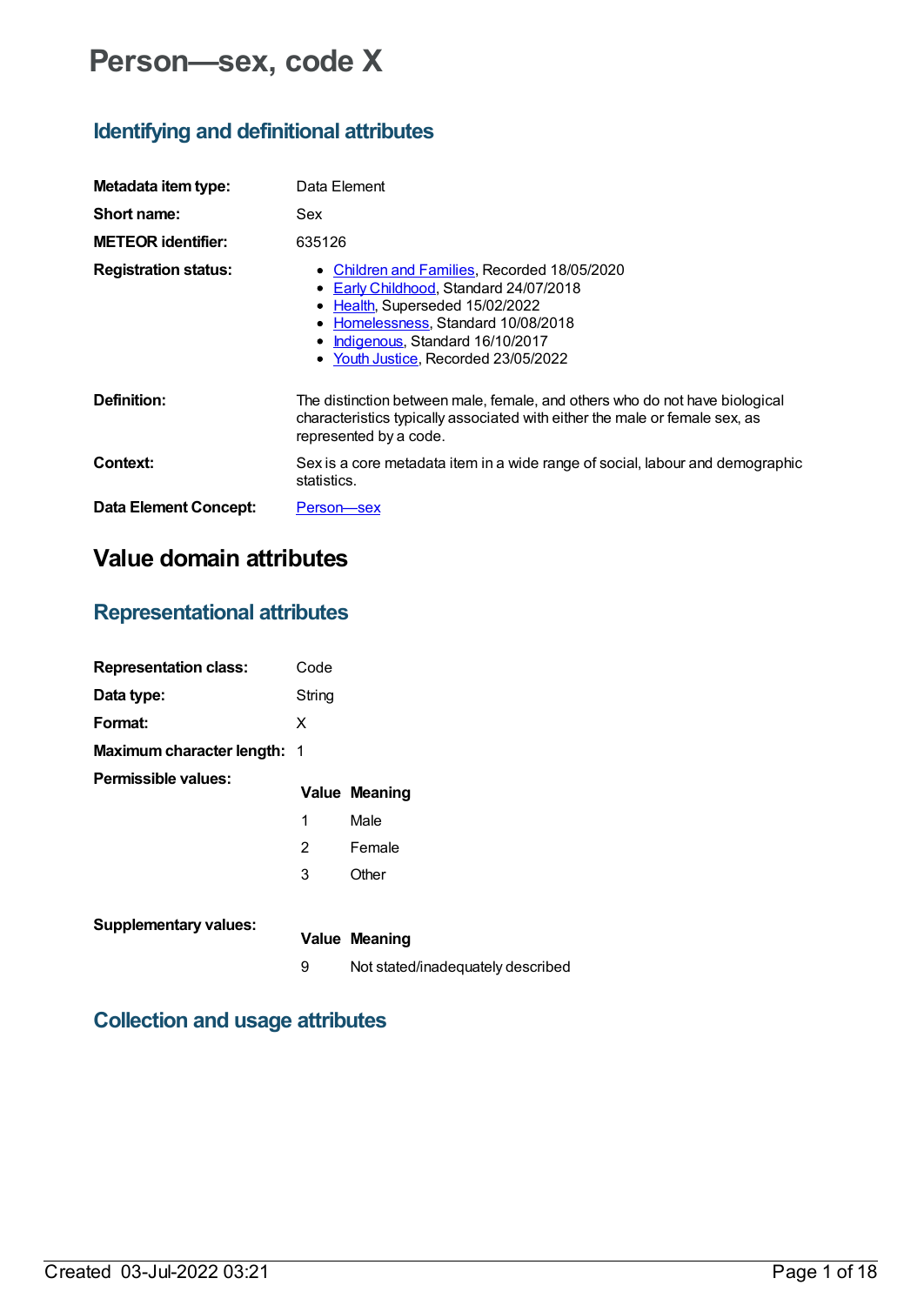**Guide for use:** The Australian Bureau of Statistics (ABS) *Standard for Sex and Gender Variables* includes the following Alternate Code system:

M Male

- F Female
- X Other

For statistical purposes, the following category codes, labels and definitions are preferred:

CODE 1 Male

Persons who have male or predominantly masculine biological characteristics, or male sex assigned at birth.

CODE 2 Female

Persons who have female or predominantly feminine biological characteristics, or female sex assigned at birth.

CODE 3 Other

Persons who have mixed or non-binary biological characteristics (if known), or a non-binary sex assigned at birth.

The value meaning of 'Other' has been assigned to Code 3 for this value domain, which replaces 'Intersex or [indeterminate'](file:///content/270807) for the superseded value domain Sex code N. Terms such as 'indeterminate', 'intersex', 'non-binary', and 'unspecified' are variously used to describe the 'Other' category of sex. The label 'Other' is used because a more descriptive term has not been widely agreed within the general community.

Sex refers to the chromosomal, gonadal and anatomical characteristics associated with biological sex. Where there is an inconsistency between anatomical and chromosomal characteristics, sex is based on anatomical characteristics.

**Comments:** The ABS will periodically review its *Standard for Sex and Gender Variables*. This process will specifically investigate the appropriateness of the naming of the 'Other' category.

### **Source and reference attributes**

**Origin:** Australian Bureau of Statistics 2016. Standard for Sex and Gender [Variables](http://abs.gov.au/ausstats/abs@.nsf/latestProducts/1200.0.55.012Media%20Release12016) (Cat. no. 1200.0.55.012). Viewed 26 July 2016.

> Attorney-General's Department 2015. [AustralianGovernment](https://www.ag.gov.au/Publications/Pages/AustralianGovernmentGuidelinesontheRecognitionofSexandGender.aspx) Guidelines on the Recognition of Sex and Gender. Viewed 26 July 2016.

### **Data element attributes**

**Collection and usage attributes**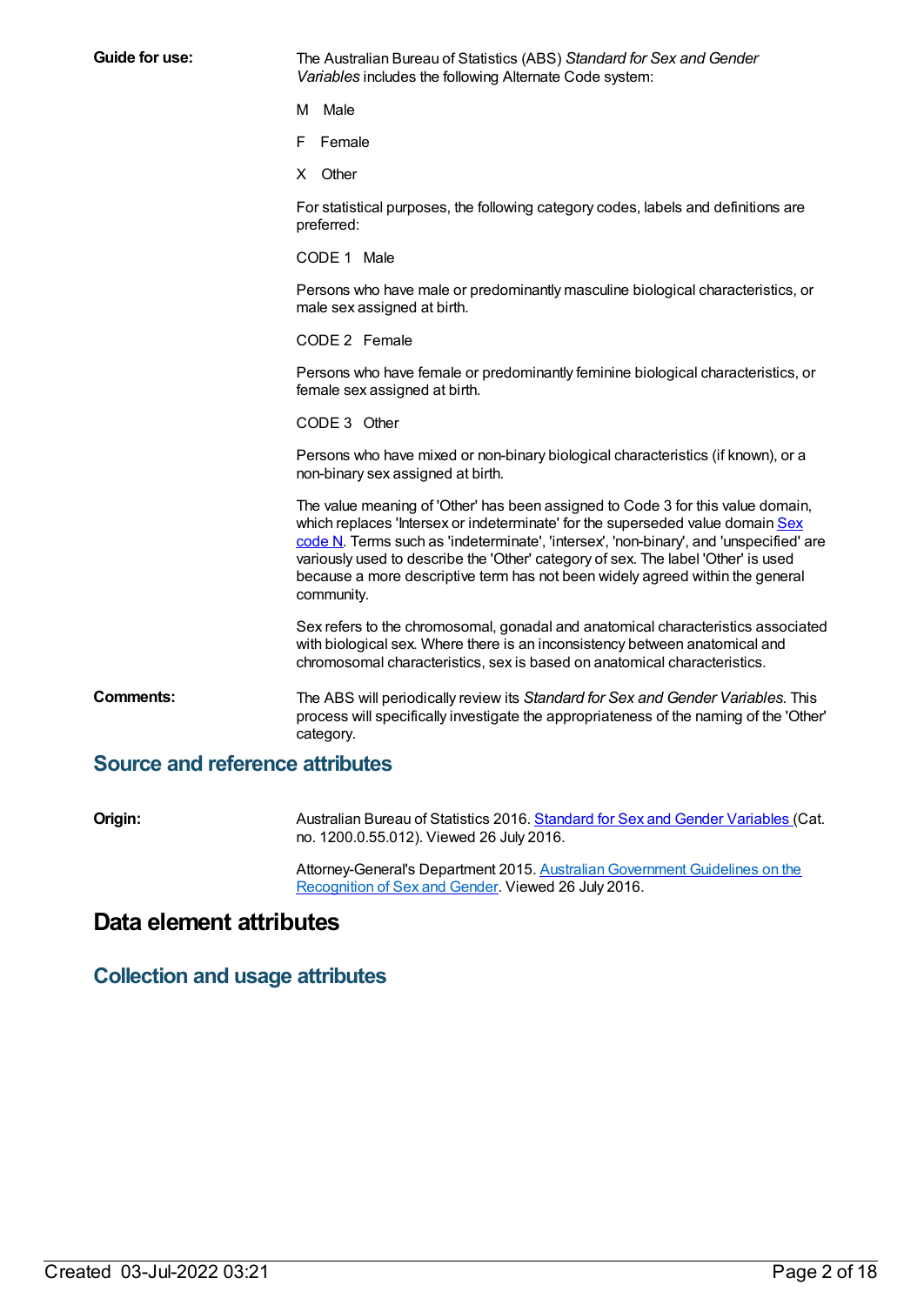**Guide for use:** The term 'sex' refers to a person's biological characteristics. A person's sex is usually described as being either male or female; some people may have both male and female characteristics, or neither male nor female characteristics, or other sexual characteristics.

> Sex is assigned at birth and is relatively fixed. However, a person's sex may change during their lifetime as a result of procedures commonly referred to as sex change, gender reassignment, gender affirmation, transsexual surgery, transgender reassignment or sexual reassignment. Throughout this process, which may be over a considerable period of time, sex may be recorded as either male, female or other.

> Collection of sex excludes gender information, which is interrelated but conceptually distinct. The concept of sex is based on the physical or biological aspects of a person's body while the concept of gender relates to the way a person feels, presents and is recognised within the general community and may refer to outward social markers such as their name, outward appearance, mannerisms and dress. Sexual orientation is a separate concept to sex and gender, involving a person's emotional or sexual attraction to another person, and is not covered in the collection of sex information.

In general, both sex and gender should not be collected in a single collection instrument. The AustralianGovernment Guidelines on the Recognition of Sex and Gender recommends the preferred AustralianGovernment approach of collecting and using gender information, with sex only being collected where there is a legitimate need to know the biological characteristics of the target population. It should be recognised that in some cases an individual may choose to report their gender when sex is being requested.

Organisations should ensure when they collect sex and/or gender information they use the correct terminology for the information they are seeking. Male and female are predominantly associated with the set of biological attributes that define the different types of sexes, while masculine and feminine characteristics are predominantly associated with the set of factors that make up gender. However, it should be recognised that male/female and masculine/feminine are sometimes used interchangeably to refer to sex and/or gender.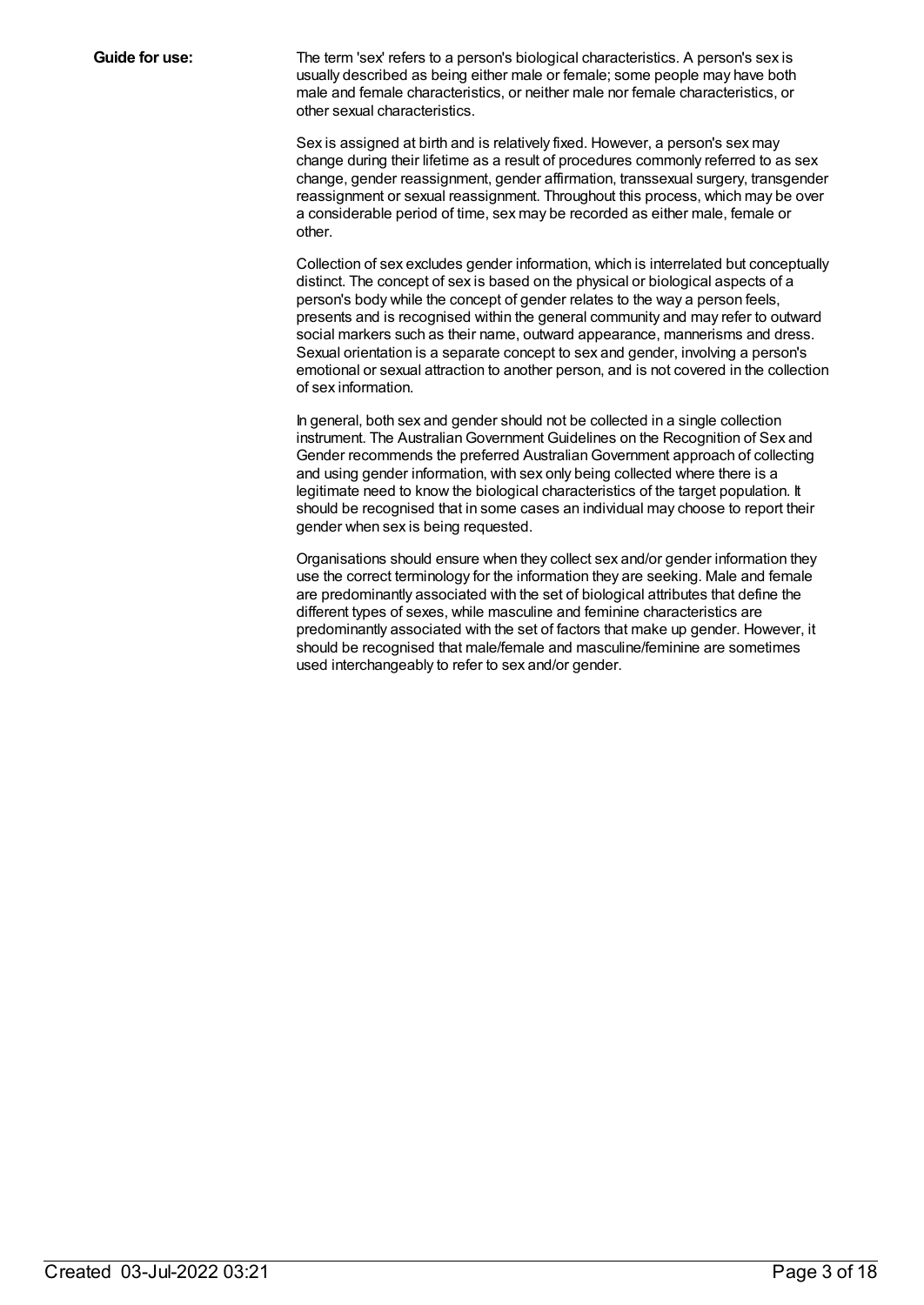For the collection of sex, the following standard tick box question module could be used:

What is your sex? Please [tick/mark/select] one box.

[] Male

[] Female

[] Other, please specify

#### **Mandatory elements**

The following elements should be included:

- the word 'sex' in the question to clearly articulate the concept being collected;
- label the response options 'Male', 'Female' and 'Other'; and
- a note that only one response is permitted.

#### **Optional elements**

The following elements may be included:

- the response option for 'Other' is labelled 'Other, please specify'; and
- a write-in facility is available when the 'Other' response option is selected.

The inclusion of the write-in facility for 'Other' allows respondents the opportunity to describe their sex using a term they are comfortable with, whilst also maximising the potential for analysis of the responses provided. Where the 'Other' code has been selected for sex, the data element  $Person$ —sex, text  $X[X(99)]$  may be used to capture any further (optional) specification of sex descriptors.

#### **Allowable variations**

Minor variations to the question wording are allowed. For example:

Which of the following describes your sex? Please [tick/mark/select] one box

or

Sex, please [tick/mark/select] one box.

#### **Optional inclusions**

Organisations should refrain from making assumptions about a person's sex based on indicators such as their name, voice or appearance. Respondents should be presented with all response options for sex. The Australian Bureau of Statistics (ABS) Standard for Sex and Gender Variables recommends a standard script explaining the importance of the question. Refer to the ABS [standard](http://www.abs.gov.au/ausstats/abs@.nsf/mf/1200.0.55.012) for explanatory information that can be included in self-completed questionnaires (e.g., web forms and paper forms), or read in face-to-face and telephone interviews. The inclusion of explanatory material is optional and at the discretion of those undertaking the collection.

#### **Supplementary values**

CODE 9 Not stated/inadequately described

This supplementary value is used to code inadequately described responses and non-responses for sex. It is not to be used on primary collection forms. It is primarily for use in administrative collections when transferring data from data sets where the item has not been collected.

### **Source and reference attributes**

**Submitting organisation:** Australian Youth Justice Administrators (AYJA)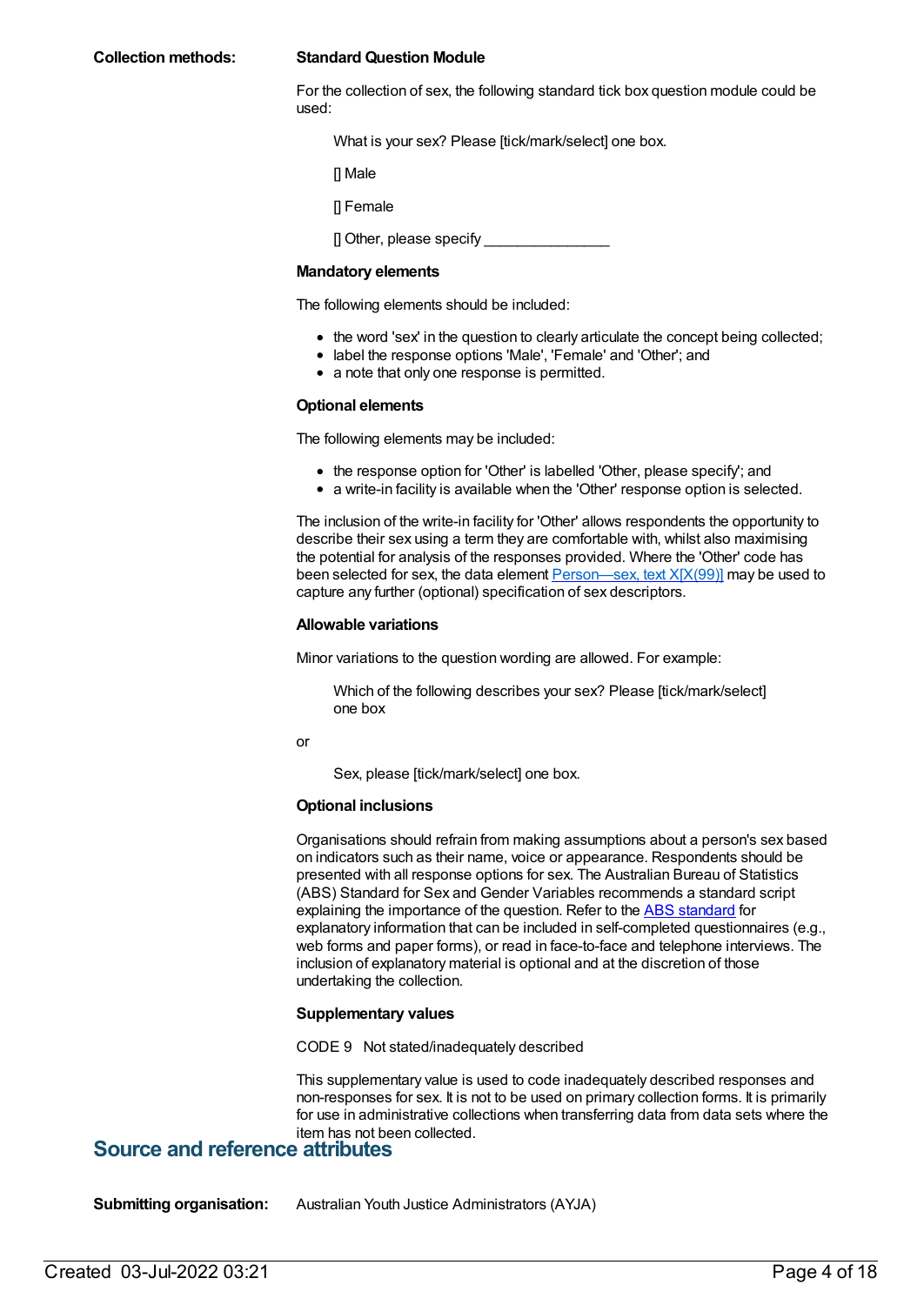| Origin:                                                     | Australian Bureau of Statistics 2016. Standard for Sex and Gender Variables (Cat.<br>no. 1200.0.55.012). Viewed 26 July 2016.                                                                                                                                                                                                                                                                                                                                                                                                                                                                                                                                                   |  |  |
|-------------------------------------------------------------|---------------------------------------------------------------------------------------------------------------------------------------------------------------------------------------------------------------------------------------------------------------------------------------------------------------------------------------------------------------------------------------------------------------------------------------------------------------------------------------------------------------------------------------------------------------------------------------------------------------------------------------------------------------------------------|--|--|
|                                                             | Attorney-General's Department 2015. Australian Government Guidelines on the<br>Recognition of Sex and Gender. Viewed 26 July 2016.                                                                                                                                                                                                                                                                                                                                                                                                                                                                                                                                              |  |  |
| <b>Reference documents:</b>                                 | AS4846 Health Care Provider Identification, 2014, Sydney: Standards Australia                                                                                                                                                                                                                                                                                                                                                                                                                                                                                                                                                                                                   |  |  |
|                                                             | AS4590 Interchange of Client Information, 2008, Sydney: Standards Australia                                                                                                                                                                                                                                                                                                                                                                                                                                                                                                                                                                                                     |  |  |
| <b>Relational attributes</b>                                |                                                                                                                                                                                                                                                                                                                                                                                                                                                                                                                                                                                                                                                                                 |  |  |
| <b>Related metadata</b><br>references:                      | See also Person-gender, code X                                                                                                                                                                                                                                                                                                                                                                                                                                                                                                                                                                                                                                                  |  |  |
|                                                             | • ACT Health (retired), Candidate 02/01/2019<br>• Health, Superseded 15/02/2022                                                                                                                                                                                                                                                                                                                                                                                                                                                                                                                                                                                                 |  |  |
|                                                             | See also Person-sex, code A                                                                                                                                                                                                                                                                                                                                                                                                                                                                                                                                                                                                                                                     |  |  |
|                                                             | • Commonwealth Department of Health, Standard 14/10/2015                                                                                                                                                                                                                                                                                                                                                                                                                                                                                                                                                                                                                        |  |  |
|                                                             | See also Person-sex, code A                                                                                                                                                                                                                                                                                                                                                                                                                                                                                                                                                                                                                                                     |  |  |
|                                                             | • WA Health, Standard 19/03/2015                                                                                                                                                                                                                                                                                                                                                                                                                                                                                                                                                                                                                                                |  |  |
|                                                             | Supersedes Person-sex, code N                                                                                                                                                                                                                                                                                                                                                                                                                                                                                                                                                                                                                                                   |  |  |
|                                                             | • Children and Families, Standard 22/11/2016<br>• Commonwealth Department of Health, Recorded 16/07/2015<br>• Community Services (retired), Standard 25/08/2005<br>• Disability, Standard 07/10/2014<br>• Early Childhood, Superseded 24/07/2018<br>• Health, Superseded 11/05/2017<br>• Homelessness, Superseded 10/08/2018<br>• Housing assistance, Standard 10/02/2006<br>• Independent Hospital Pricing Authority, Standard 01/11/2012<br>• Indigenous, Superseded 16/10/2017<br>• National Health Performance Authority (retired), Retired 01/07/2016<br>• WA Health, Incomplete 22/08/2012<br>• WA Health, Incomplete 23/08/2012<br>• Youth Justice, Qualified 29/06/2022 |  |  |
|                                                             | Has been superseded by Person-sex, code X                                                                                                                                                                                                                                                                                                                                                                                                                                                                                                                                                                                                                                       |  |  |
|                                                             | • Health, Standard 15/02/2022<br>• Youth Justice, Standard 15/02/2022                                                                                                                                                                                                                                                                                                                                                                                                                                                                                                                                                                                                           |  |  |
|                                                             | See also Person-sex, text X[X(99)]                                                                                                                                                                                                                                                                                                                                                                                                                                                                                                                                                                                                                                              |  |  |
|                                                             | • Health, Superseded 15/02/2022                                                                                                                                                                                                                                                                                                                                                                                                                                                                                                                                                                                                                                                 |  |  |
|                                                             | Is used in the formation of Record—linkage key, code 581 XXXXXDDMMYYYYX                                                                                                                                                                                                                                                                                                                                                                                                                                                                                                                                                                                                         |  |  |
|                                                             | • ACT Health (retired), Candidate 09/08/2018<br>• Health, Standard 25/01/2018<br>• Homelessness, Standard 10/08/2018                                                                                                                                                                                                                                                                                                                                                                                                                                                                                                                                                            |  |  |
| <b>Implementation in Data Set</b><br><b>Specifications:</b> | Activity based funding: Mental health care NBEDS 2018-19Health, Superseded<br>12/12/2018                                                                                                                                                                                                                                                                                                                                                                                                                                                                                                                                                                                        |  |  |
|                                                             | Implementation start date: 01/07/2018                                                                                                                                                                                                                                                                                                                                                                                                                                                                                                                                                                                                                                           |  |  |
|                                                             | Implementation end date: 30/06/2019                                                                                                                                                                                                                                                                                                                                                                                                                                                                                                                                                                                                                                             |  |  |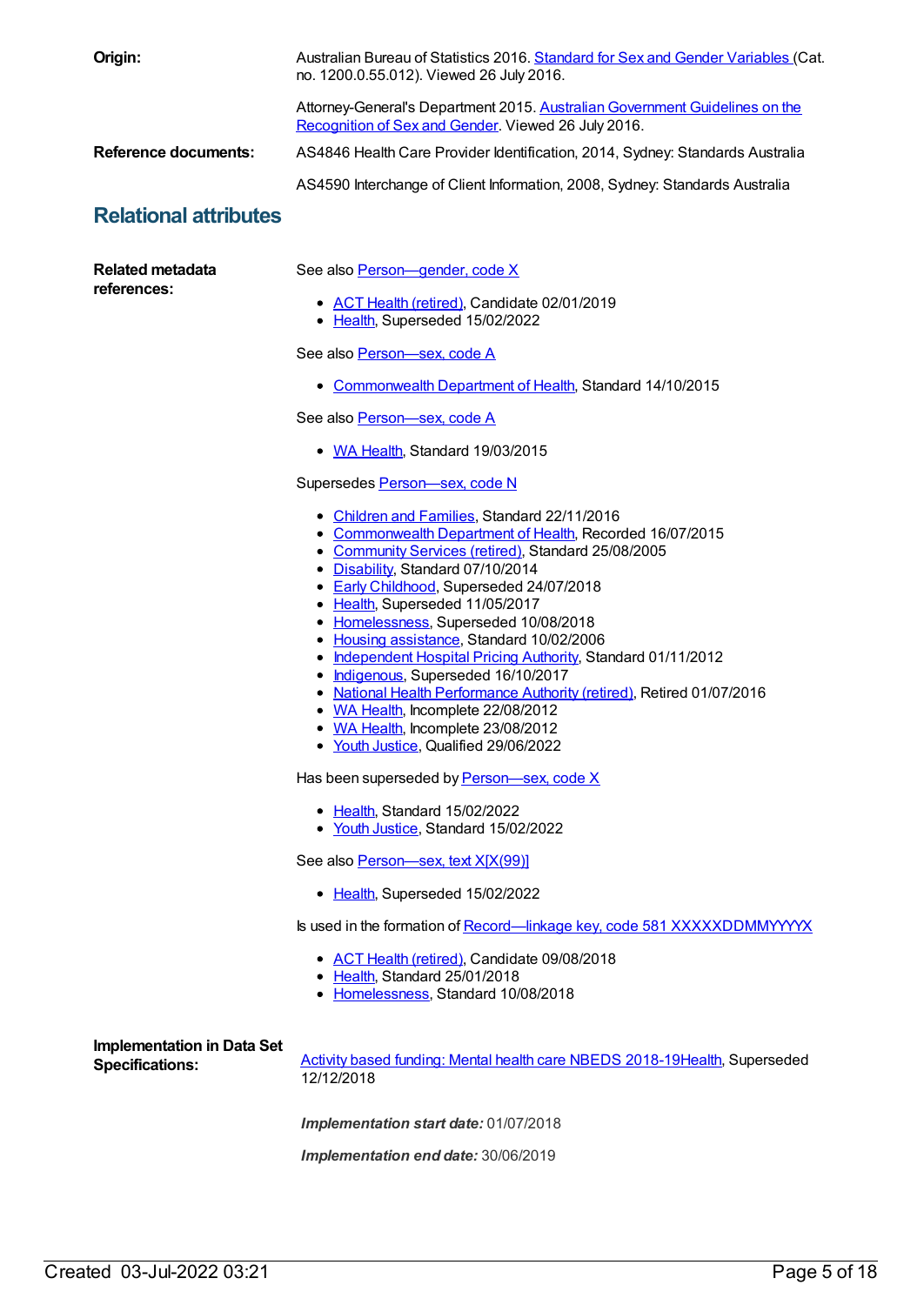#### Activity based funding: Mental health care NBEDS [2019-20](https://meteor.aihw.gov.au/content/699151)[Health](https://meteor.aihw.gov.au/RegistrationAuthority/12), Superseded 17/01/2020

*Implementation start date:* 01/07/2019

*Implementation end date:* 30/06/2020

Activity based funding: Mental health care NBEDS [2020–21](https://meteor.aihw.gov.au/content/715671)[Health](https://meteor.aihw.gov.au/RegistrationAuthority/12), Superseded 23/12/2020

*Implementation start date:* 01/07/2020

*Implementation end date:* 30/06/2021

Activity based funding: Mental health care NBEDS [2021–22](https://meteor.aihw.gov.au/content/735108)[Health](https://meteor.aihw.gov.au/RegistrationAuthority/12), Superseded 17/12/2021

*Implementation start date:* 01/07/2021

*Implementation end date:* 30/06/2022

Activity based funding: [Non-admitted](https://meteor.aihw.gov.au/content/687903) patient NBEDS [2018-19Independent](https://meteor.aihw.gov.au/RegistrationAuthority/3) Hospital Pricing Authority, Superseded 30/06/2019

*Implementation start date:* 01/07/2018

*Implementation end date:* 30/06/2019

[Admitted](https://meteor.aihw.gov.au/content/676382) patient care NMDS 2018-19ACT Health [\(retired\)](https://meteor.aihw.gov.au/RegistrationAuthority/9), Candidate 09/08/2018 [Health](https://meteor.aihw.gov.au/RegistrationAuthority/12), Superseded 12/12/2018

*Implementation start date:* 01/07/2018

*Implementation end date:* 30/06/2019

[Admitted](https://meteor.aihw.gov.au/content/699728) patient care NMDS 2019-20[Health](https://meteor.aihw.gov.au/RegistrationAuthority/12), Superseded 18/12/2019

*Implementation start date:* 01/07/2019

*Implementation end date:* 30/06/2020

[Admitted](https://meteor.aihw.gov.au/content/713850) patient care NMDS 2020–2[1Health](https://meteor.aihw.gov.au/RegistrationAuthority/12), Superseded 05/02/2021

*Implementation start date:* 01/07/2020

*Implementation end date:* 30/06/2021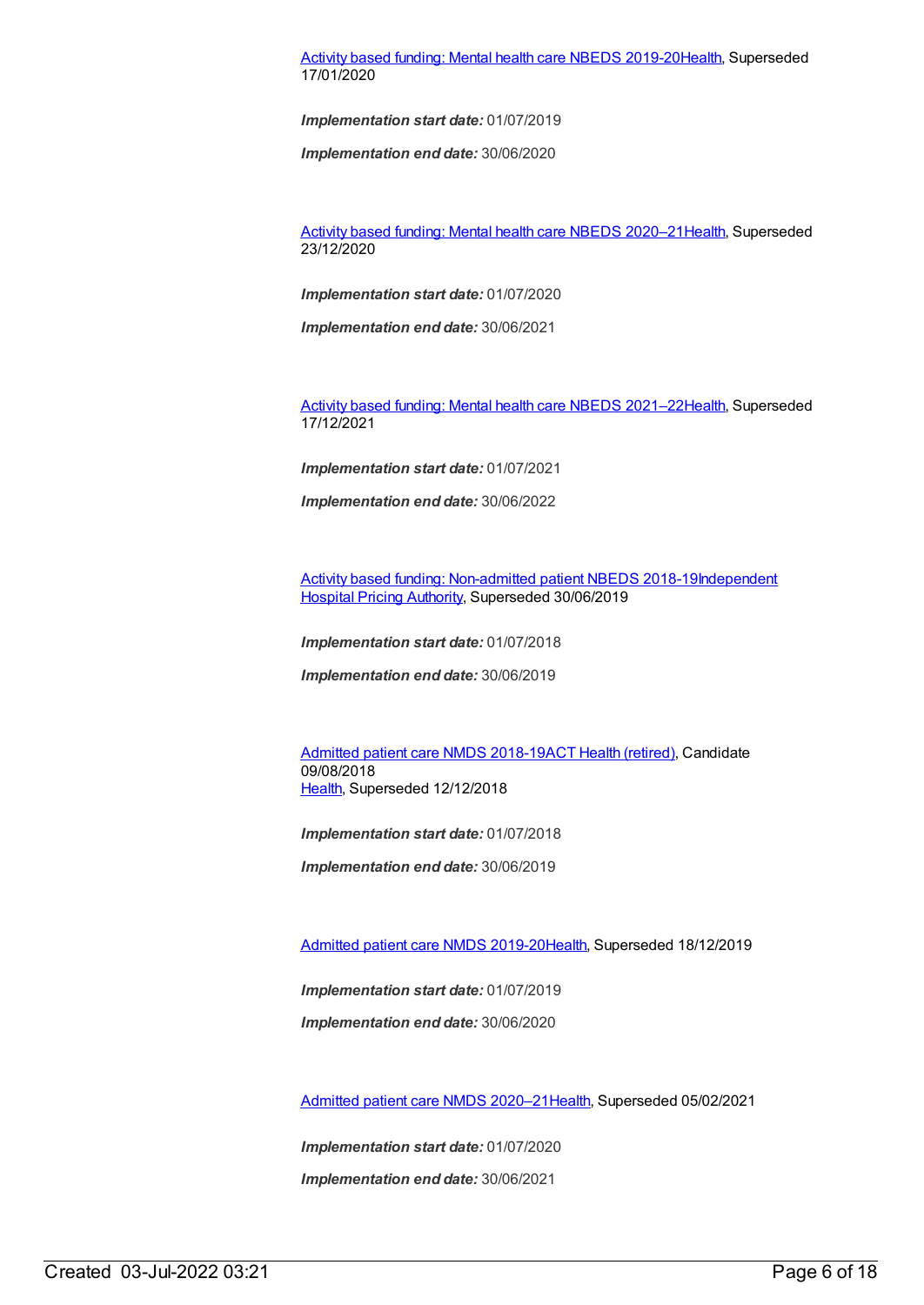#### [Admitted](https://meteor.aihw.gov.au/content/728439) patient care NMDS 2021–2[2Health](https://meteor.aihw.gov.au/RegistrationAuthority/12), Superseded 20/10/2021

*Implementation start date:* 01/07/2021

*Implementation end date:* 30/06/2022

Alcohol and other drug [treatment](https://meteor.aihw.gov.au/content/686596) services NMDS 2018-19ACT Health [\(retired\)](https://meteor.aihw.gov.au/RegistrationAuthority/9), Candidate 09/08/2018 [Health](https://meteor.aihw.gov.au/RegistrationAuthority/12), Superseded 12/12/2018

*Implementation start date:* 01/07/2018

*Implementation end date:* 30/06/2019

Alcohol and other drug [treatment](https://meteor.aihw.gov.au/content/700931) services NMDS 2019–2[0Health](https://meteor.aihw.gov.au/RegistrationAuthority/12), Superseded 20/02/2020

*Implementation start date:* 01/07/2019

*Implementation end date:* 30/06/2020

Alcohol and other drug [treatment](https://meteor.aihw.gov.au/content/717078) services NMDS 2020–2[1Health](https://meteor.aihw.gov.au/RegistrationAuthority/12), Superseded 05/02/2021

*Implementation start date:* 01/07/2020

*Implementation end date:* 30/06/2021

Alcohol and other drug [treatment](https://meteor.aihw.gov.au/content/733903) services NMDS 2021–2[2Health](https://meteor.aihw.gov.au/RegistrationAuthority/12), Superseded 17/12/2021

*Implementation start date:* 01/07/2021

*Implementation end date:* 30/06/2022

Allied health [admitted](https://meteor.aihw.gov.au/content/705499) patient care NBPD[SHealth](https://meteor.aihw.gov.au/RegistrationAuthority/12), Standard 12/12/2018

Allied health [non-admitted](https://meteor.aihw.gov.au/content/705494) patient emergency department NBPD[SHealth](https://meteor.aihw.gov.au/RegistrationAuthority/12), Standard 12/12/2018

Allied health [non-admitted](https://meteor.aihw.gov.au/content/705642) patient NBPDS[Health](https://meteor.aihw.gov.au/RegistrationAuthority/12), Standard 12/12/2018

[Cardiovascular](https://meteor.aihw.gov.au/content/697668) disease (clinical) NBPDS [Health](https://meteor.aihw.gov.au/RegistrationAuthority/12), Standard 17/10/2018

[Community](https://meteor.aihw.gov.au/content/677802) mental health care NMDS 2018–19ACT Health [\(retired\)](https://meteor.aihw.gov.au/RegistrationAuthority/9), Candidate 09/08/2018 [Health](https://meteor.aihw.gov.au/RegistrationAuthority/12), Superseded 12/12/2018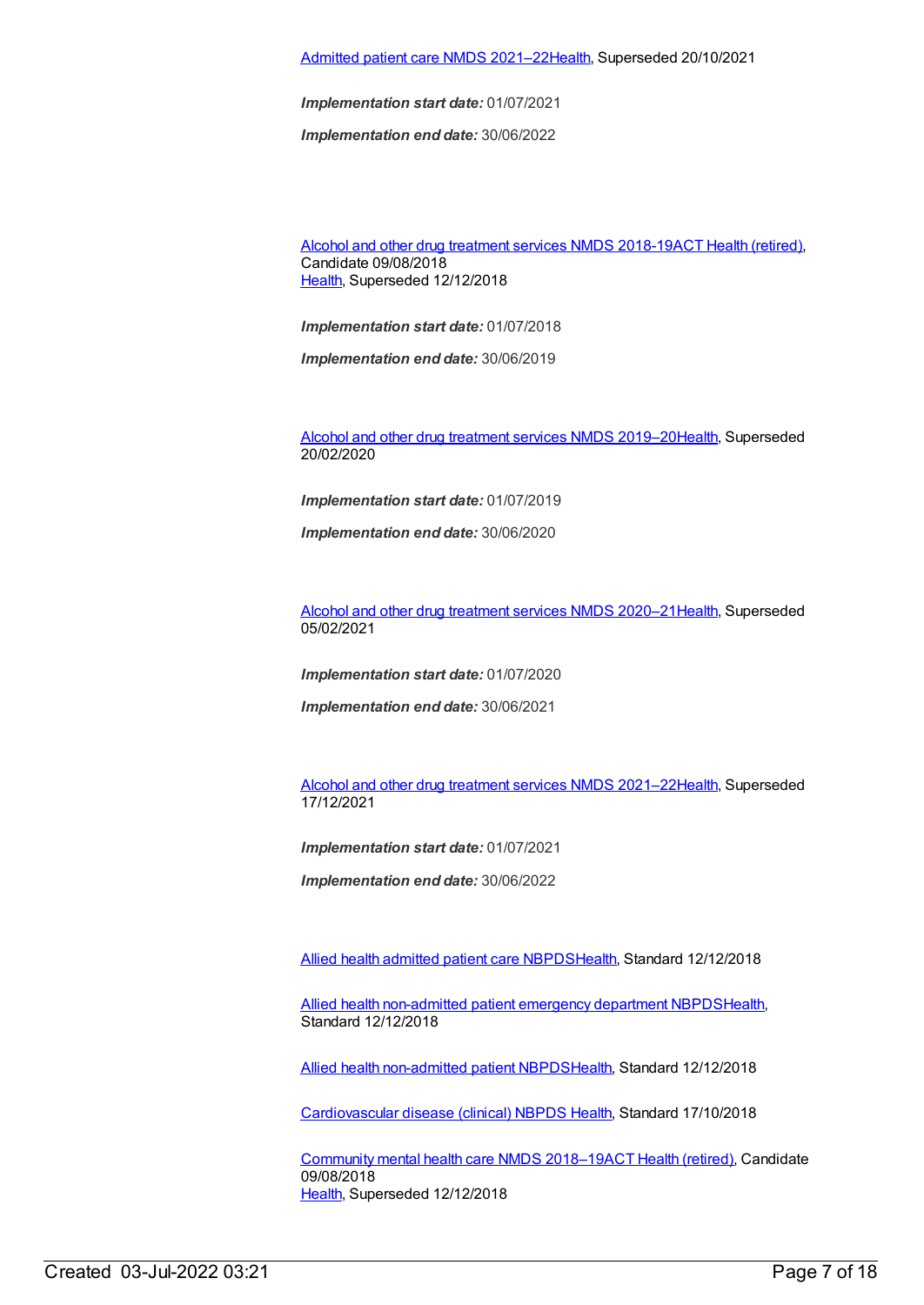*Implementation start date:* 01/07/2018 *Implementation end date:* 30/06/2019

[Community](https://meteor.aihw.gov.au/content/699975) mental health care NMDS 2019–2[0Health](https://meteor.aihw.gov.au/RegistrationAuthority/12), Superseded 16/01/2020

*Implementation start date:* 01/07/2019 *Implementation end date:* 30/06/2020

[Community](https://meteor.aihw.gov.au/content/722221) mental health care NMDS 2020–2[1Health](https://meteor.aihw.gov.au/RegistrationAuthority/12), Superseded 20/01/2021

*Implementation start date:* 01/07/2020

*Implementation end date:* 30/06/2021

[Community](https://meteor.aihw.gov.au/content/727348) mental health care NMDS 2021–2[2Health](https://meteor.aihw.gov.au/RegistrationAuthority/12), Superseded 17/12/2021

*Implementation start date:* 01/07/2021

*Implementation end date:* 30/06/2022

Early Childhood [Education](https://meteor.aihw.gov.au/content/686221) and Care: Unit Record Level NMDS 2018Early Childhood, [Superseded](https://meteor.aihw.gov.au/RegistrationAuthority/13) 02/12/2020

*Implementation start date:* 01/07/2018

*DSS specific information:*

Should be reported for the child only.

Early Childhood [Education](https://meteor.aihw.gov.au/content/731157) and Care: Unit Record Level NMDS 2019Early Childhood, [Superseded](https://meteor.aihw.gov.au/RegistrationAuthority/13) 02/12/2020

*Implementation start date:* 01/07/2019

*DSS specific information:*

Should be reported for the child only.

Early Childhood [Education](https://meteor.aihw.gov.au/content/731168) and Care: Unit Record Level NMDS 2020Early Childhood, [Superseded](https://meteor.aihw.gov.au/RegistrationAuthority/13) 25/10/2021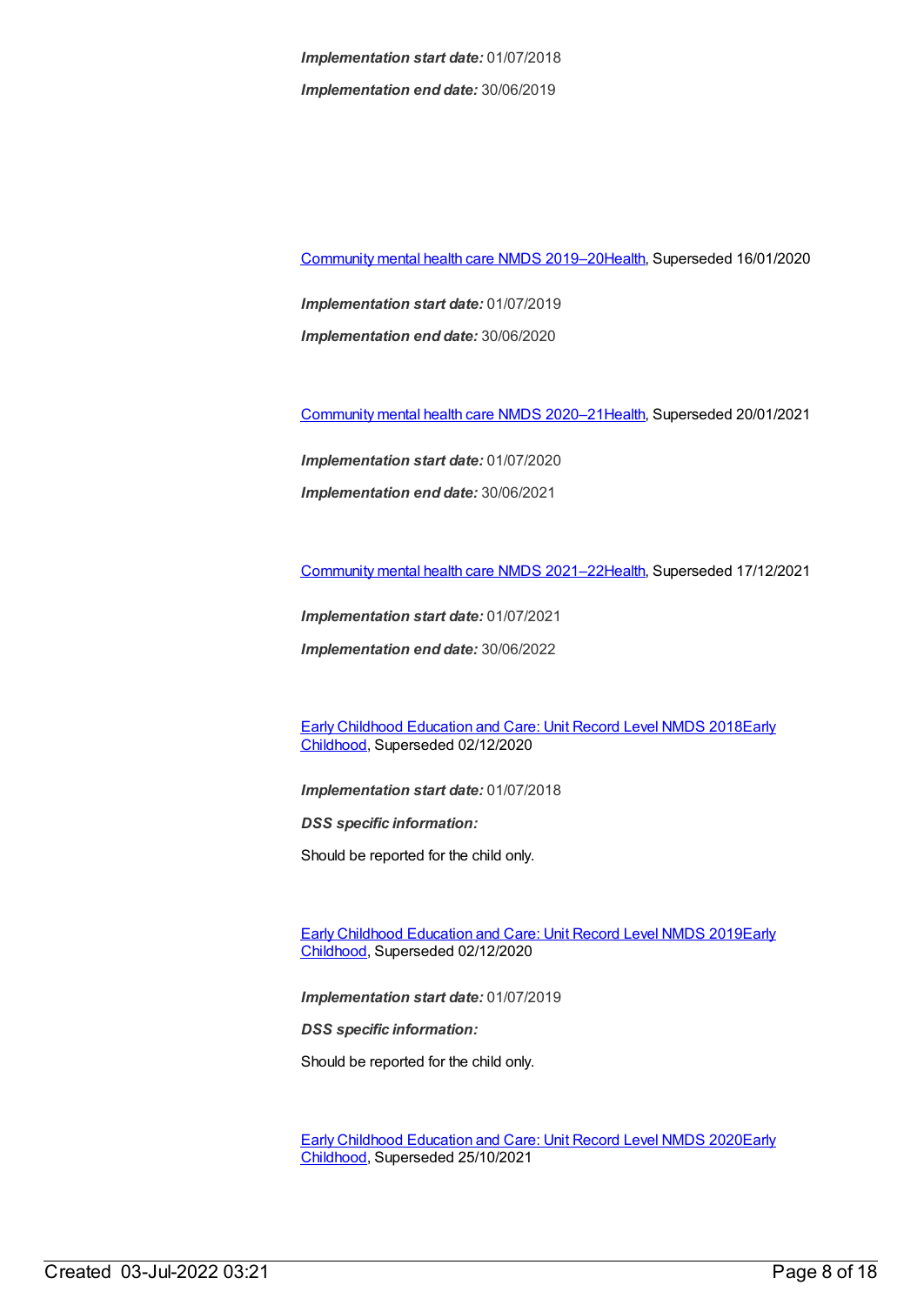*DSS specific information:*

Should be reported for the child only.

Early Childhood [Education](https://meteor.aihw.gov.au/RegistrationAuthority/13) and Care: Unit Record Level NMDS 2021Early Childhood, Standard 25/10/2021

*Implementation start date:* 01/07/2021

*DSS specific information:*

Should be reported for the child only.

[Indigenous](https://meteor.aihw.gov.au/content/686603) primary health care NBEDS 2017–18[Health](https://meteor.aihw.gov.au/RegistrationAuthority/12), Superseded 06/09/2018 [Indigenous](https://meteor.aihw.gov.au/RegistrationAuthority/6), Superseded 22/10/2018

*Implementation start date:* 01/07/2017

*Implementation end date:* 30/06/2018

[Indigenous](https://meteor.aihw.gov.au/content/694101) primary health care NBEDS 2018–19[Health](https://meteor.aihw.gov.au/RegistrationAuthority/12), Superseded 12/12/2018 [Indigenous](https://meteor.aihw.gov.au/RegistrationAuthority/6), Superseded 02/04/2019

*Implementation start date:* 01/07/2018

*Implementation end date:* 30/06/2019

[Indigenous](https://meteor.aihw.gov.au/content/707502) primary health care NBEDS 2019–20[Health](https://meteor.aihw.gov.au/RegistrationAuthority/12), Superseded 16/01/2020 [Indigenous](https://meteor.aihw.gov.au/RegistrationAuthority/6), Superseded 14/07/2021

*Implementation start date:* 01/07/2019

*Implementation end date:* 30/06/2020

[Indigenous](https://meteor.aihw.gov.au/content/715320) primary health care NBEDS 2020–21[Health](https://meteor.aihw.gov.au/RegistrationAuthority/12), Retired 13/10/2021

*Implementation start date:* 01/07/2020

*Implementation end date:* 30/06/2021

[Indigenous-specific](https://meteor.aihw.gov.au/content/738532) primary health care NBEDS December 2020[Indigenous](https://meteor.aihw.gov.au/RegistrationAuthority/6), Standard 14/07/2021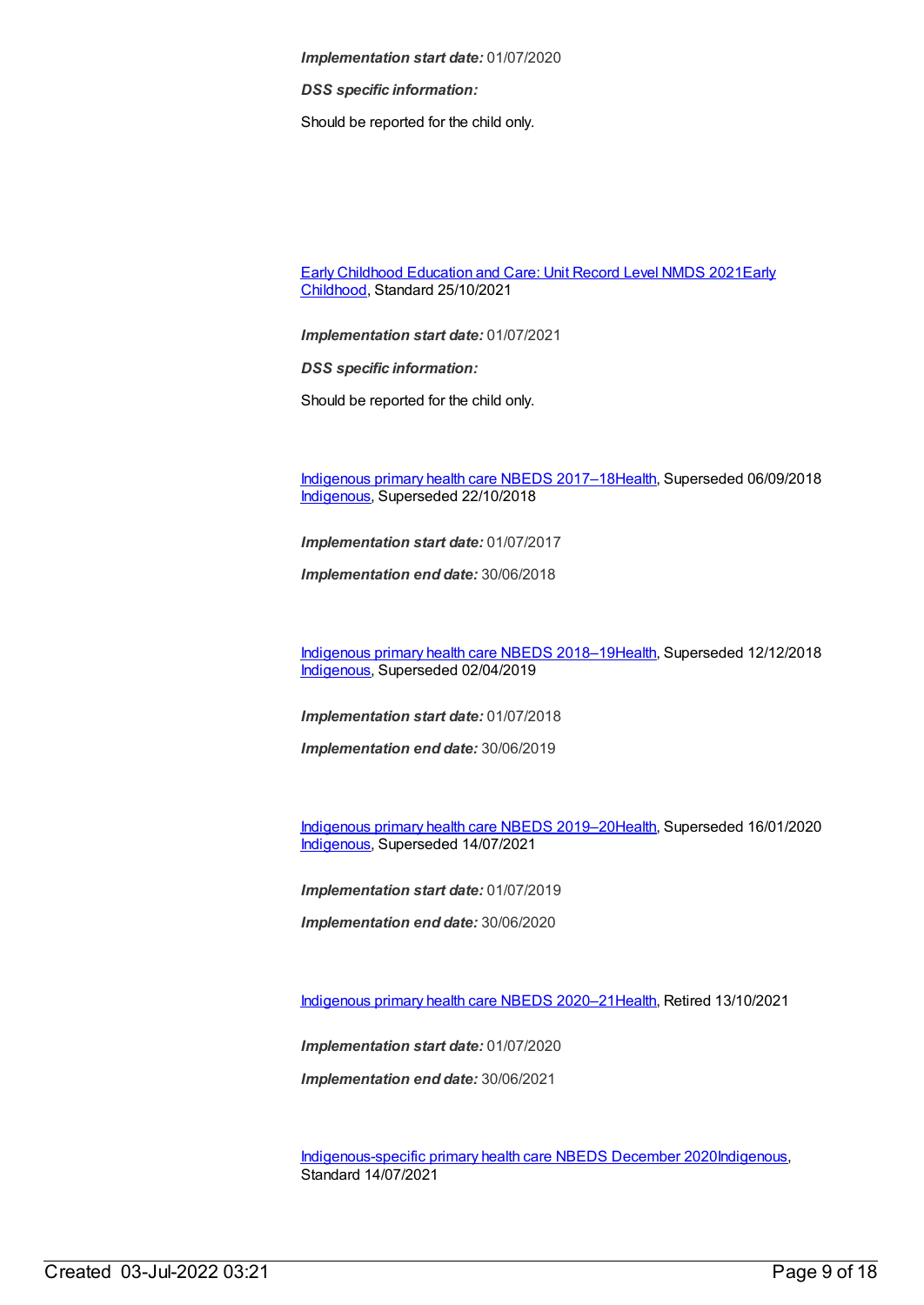*Implementation end date:* 31/12/2020

*DSS specific information:*

In the ISPHC NBEDS, this data element is provided to the AIHW twice:

- 1. for CODE 1 or CODE 2
- 2. for CODE 9.

In the ISPHC NBEDS only aggregated data are provided to the AIHW.

National Bowel Cancer [Screening](https://meteor.aihw.gov.au/content/694107) Program NBEDS 2018–1[9Health](https://meteor.aihw.gov.au/RegistrationAuthority/12), Superseded 12/12/2018

*Implementation start date:* 01/07/2018

*Implementation end date:* 30/06/2019

National Bowel Cancer [Screening](https://meteor.aihw.gov.au/content/707481) Program NBEDS 2019–2[0Health](https://meteor.aihw.gov.au/RegistrationAuthority/12), Superseded 16/01/2020

*Implementation start date:* 01/07/2019

*Implementation end date:* 30/06/2020

National Bowel Cancer [Screening](https://meteor.aihw.gov.au/content/715323) Program NBEDS 2020–2[1Health](https://meteor.aihw.gov.au/RegistrationAuthority/12), Superseded 05/02/2021

*Implementation start date:* 01/07/2020

*Implementation end date:* 30/06/2021

National Bowel Cancer [Screening](https://meteor.aihw.gov.au/content/727407) Program NBEDS 2021–2[2Health](https://meteor.aihw.gov.au/RegistrationAuthority/12), Superseded 17/12/2021

*Implementation start date:* 01/07/2021

*Implementation end date:* 30/06/2022

[Non-admitted](https://meteor.aihw.gov.au/content/676384) patient emergency department care NBEDS 2018-1[9Health](https://meteor.aihw.gov.au/RegistrationAuthority/12), Superseded 12/12/2018

*Implementation start date:* 01/07/2018

*Implementation end date:* 30/06/2019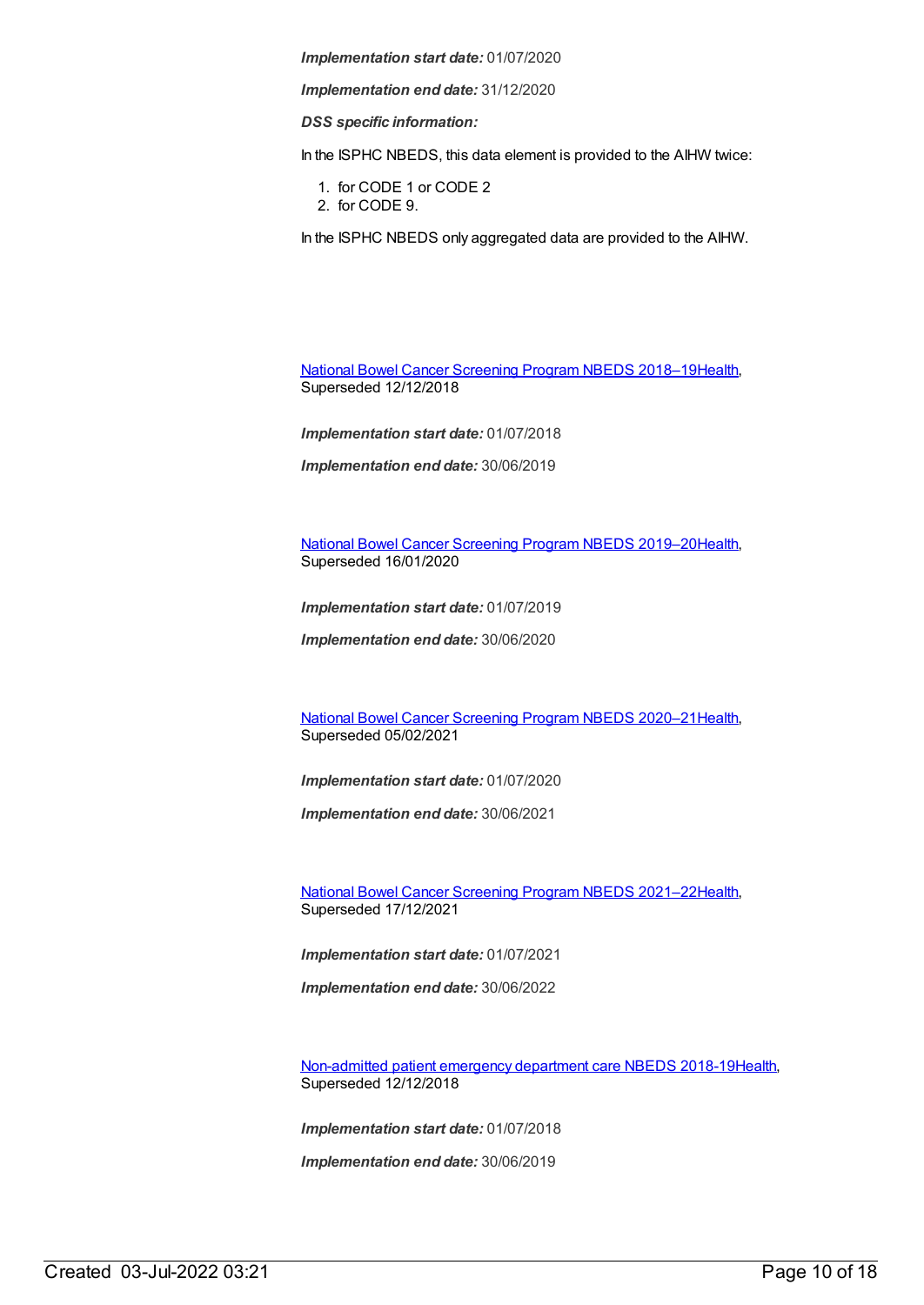#### [Non-admitted](https://meteor.aihw.gov.au/content/708556) patient emergency department care NBEDS 2019–2[0Health](https://meteor.aihw.gov.au/RegistrationAuthority/12), Retired 19/11/2019

*Implementation start date:* 01/07/2019

*Implementation end date:* 30/06/2020

[Non-admitted](https://meteor.aihw.gov.au/RegistrationAuthority/9) patient emergency department care NMDS 2018-19ACT Health (retired), Candidate 08/08/2018 [Health](https://meteor.aihw.gov.au/RegistrationAuthority/12), Superseded 12/12/2018

*Implementation start date:* 01/07/2018

*Implementation end date:* 30/06/2019

[Non-admitted](https://meteor.aihw.gov.au/content/699738) patient emergency department care NMDS 2019–2[0Health](https://meteor.aihw.gov.au/RegistrationAuthority/12), Superseded 18/12/2019

*Implementation start date:* 01/07/2019

*Implementation end date:* 30/06/2020

[Non-admitted](https://meteor.aihw.gov.au/content/713860) patient emergency department care NMDS 2020–2[1Health](https://meteor.aihw.gov.au/RegistrationAuthority/12), Superseded 05/02/2021

*Implementation start date:* 01/07/2020

*Implementation end date:* 30/06/2021

[Non-admitted](https://meteor.aihw.gov.au/content/727360) patient emergency department care NMDS 2021–2[2Health](https://meteor.aihw.gov.au/RegistrationAuthority/12), Superseded 20/10/2021

*Implementation start date:* 01/07/2021

*Implementation end date:* 30/06/2022

[Non-admitted](https://meteor.aihw.gov.au/content/672552) patient NBEDS 2018-19[Health](https://meteor.aihw.gov.au/RegistrationAuthority/12), Superseded 12/12/2018

*Implementation start date:* 01/07/2018

*Implementation end date:* 30/06/2019

[Non-admitted](https://meteor.aihw.gov.au/content/699590) patient NBEDS 2019-20[Health](https://meteor.aihw.gov.au/RegistrationAuthority/12), Superseded 18/12/2019 [Independent](https://meteor.aihw.gov.au/RegistrationAuthority/3) Hospital Pricing Authority, Standard 01/07/2019

*Implementation start date:* 01/07/2019

*Implementation end date:* 30/06/2020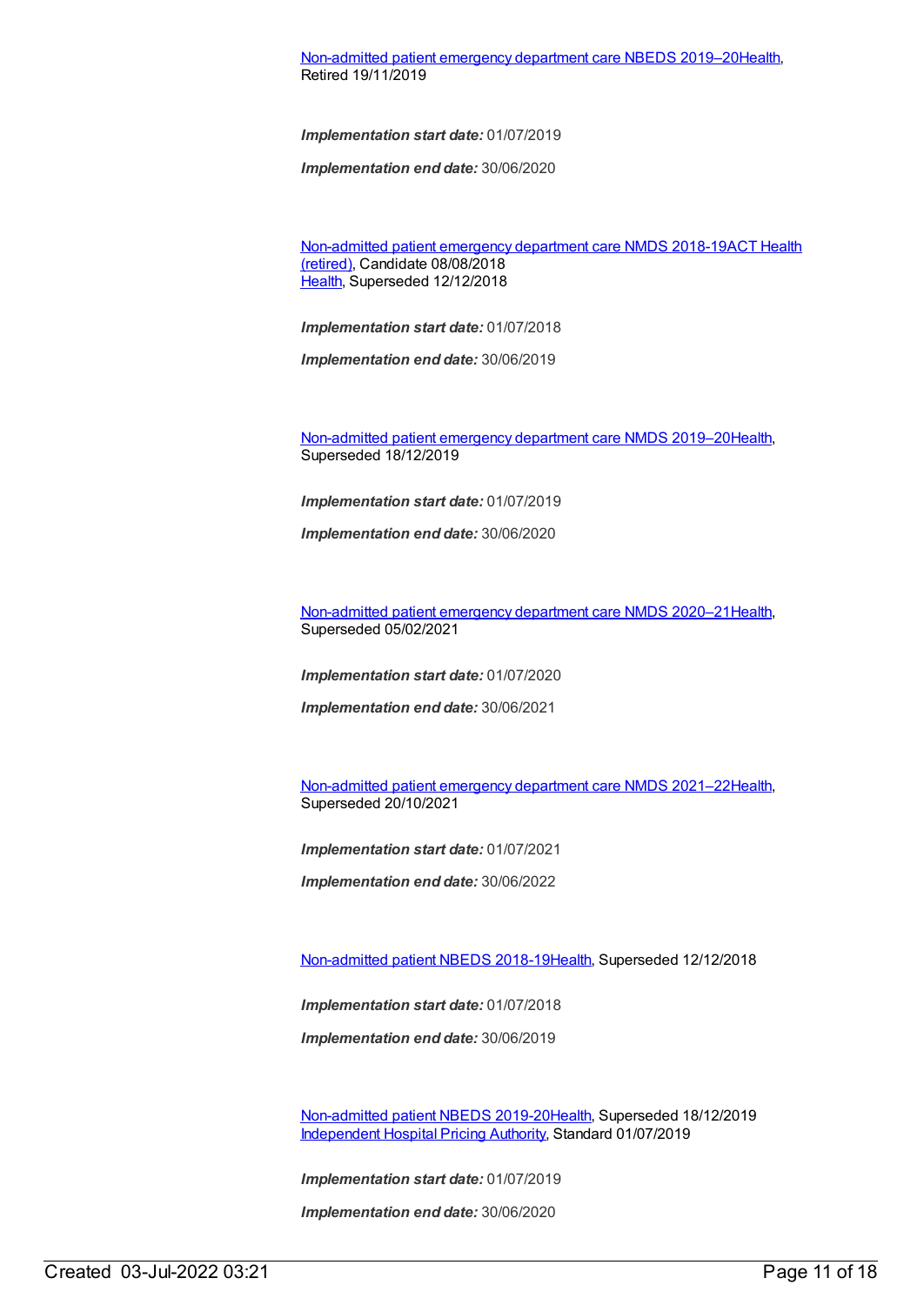[Non-admitted](https://meteor.aihw.gov.au/content/713856) patient NBEDS 2020–2[1Health](https://meteor.aihw.gov.au/RegistrationAuthority/12), Superseded 05/02/2021

*Implementation start date:* 01/07/2020

*Implementation end date:* 30/06/2021

[Non-admitted](https://meteor.aihw.gov.au/content/727331) patient NBEDS 2021–2[2Health](https://meteor.aihw.gov.au/RegistrationAuthority/12), Superseded 20/10/2021

*Implementation start date:* 01/07/2021 *Implementation end date:* 30/06/2022

[Perinatal](https://meteor.aihw.gov.au/content/668811) NMDS 2018-19ACT Health [\(retired\)](https://meteor.aihw.gov.au/RegistrationAuthority/9), Candidate 14/08/2018 [Health](https://meteor.aihw.gov.au/RegistrationAuthority/12), Superseded 12/12/2018

*Implementation start date:* 01/07/2018 *Implementation end date:* 30/06/2019 *DSS specific information:* In the case of multiple births, this item should be recorded for each baby born.

Perinatal NMDS [2019–20](https://meteor.aihw.gov.au/content/694988)[Health](https://meteor.aihw.gov.au/RegistrationAuthority/12), Superseded 03/12/2020

*Implementation start date:* 01/07/2019

*Implementation end date:* 30/06/2020

*DSS specific information:*

In the case of multiple births, this data element should be recorded for each baby born.

Perinatal NMDS [2020–21](https://meteor.aihw.gov.au/content/716081)[Health](https://meteor.aihw.gov.au/RegistrationAuthority/12), Superseded 03/12/2020

*Implementation start date:* 01/07/2020

*Implementation end date:* 30/06/2021

*DSS specific information:*

In the case of multiple births, this data element should be recorded for each baby born.

Perinatal NMDS [2021–22](https://meteor.aihw.gov.au/content/727291)[Health](https://meteor.aihw.gov.au/RegistrationAuthority/12), Superseded 17/12/2021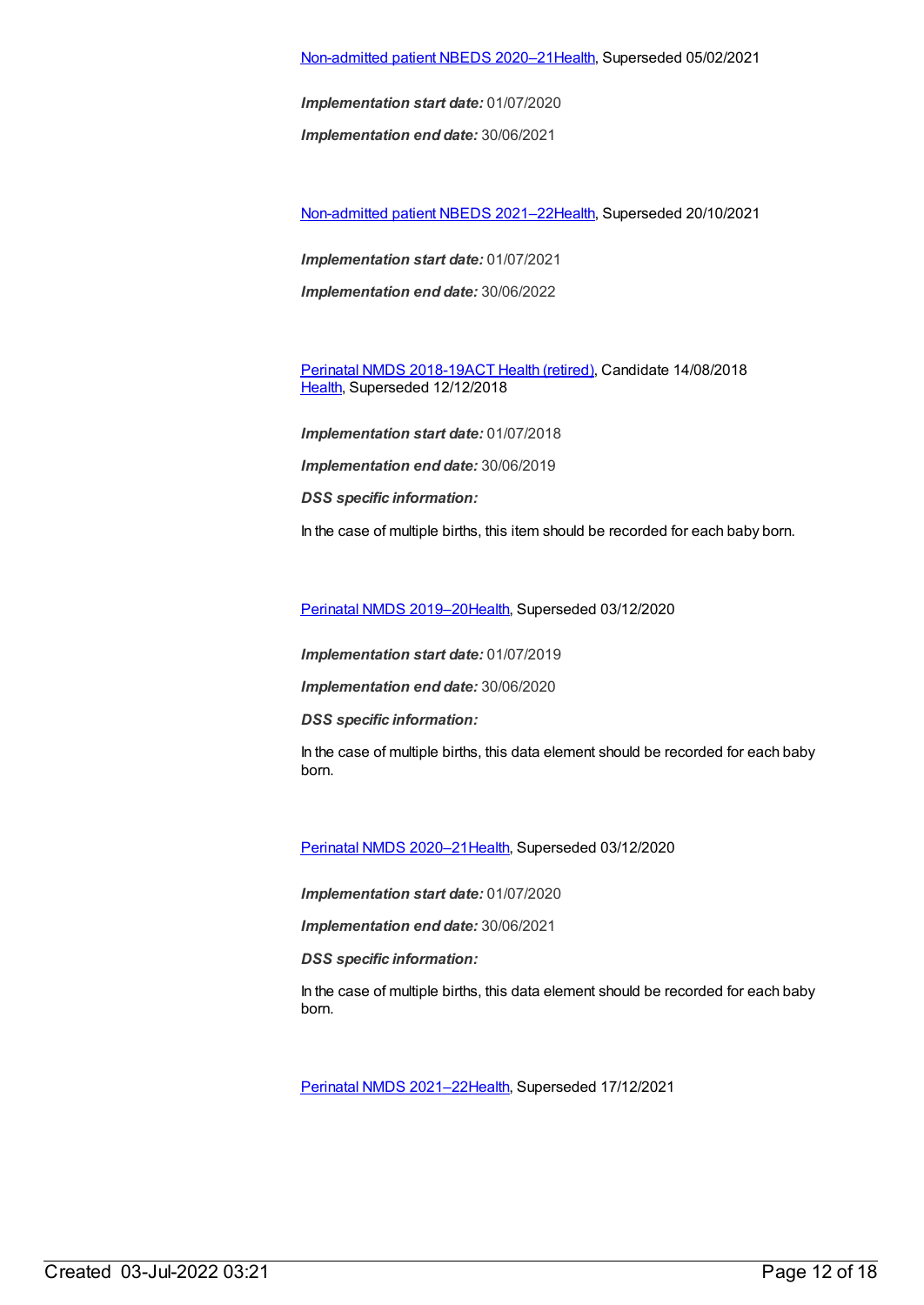*Implementation end date:* 30/06/2022

*DSS specific information:*

In the case of multiple births, this data element should be recorded for each baby born.

Public dental [waiting](https://meteor.aihw.gov.au/content/686200) times NMDS 2018-ACT Health [\(retired\)](https://meteor.aihw.gov.au/RegistrationAuthority/9), Candidate 08/08/2018 [Health](https://meteor.aihw.gov.au/RegistrationAuthority/12), Standard 25/01/2018

*Implementation start date:* 01/07/2018

[Radiotherapy](https://meteor.aihw.gov.au/content/686202) waiting times NMDS 2018-ACT Health [\(retired\)](https://meteor.aihw.gov.au/RegistrationAuthority/9), Candidate 08/08/2018 [Health](https://meteor.aihw.gov.au/RegistrationAuthority/12), Standard 25/01/2018

*Implementation start date:* 01/07/2018

[Residential](https://meteor.aihw.gov.au/content/685927) mental health care NMDS 2018–19ACT Health [\(retired\)](https://meteor.aihw.gov.au/RegistrationAuthority/9), Candidate 09/08/2018 [Health](https://meteor.aihw.gov.au/RegistrationAuthority/12), Superseded 12/12/2018

*Implementation start date:* 01/07/2018

*Implementation end date:* 30/06/2019

[Residential](https://meteor.aihw.gov.au/content/707512) mental health care NMDS 2019–2[0Health](https://meteor.aihw.gov.au/RegistrationAuthority/12), Superseded 16/01/2020

*Implementation start date:* 01/07/2019

*Implementation end date:* 30/06/2020

[Residential](https://meteor.aihw.gov.au/content/722224) mental health care NMDS 2020–2[1Health](https://meteor.aihw.gov.au/RegistrationAuthority/12), Superseded 20/01/2021

*Implementation start date:* 01/07/2020

*Implementation end date:* 30/06/2021

[Residential](https://meteor.aihw.gov.au/content/727354) mental health care NMDS 2021–2[2Health](https://meteor.aihw.gov.au/RegistrationAuthority/12), Superseded 17/12/2021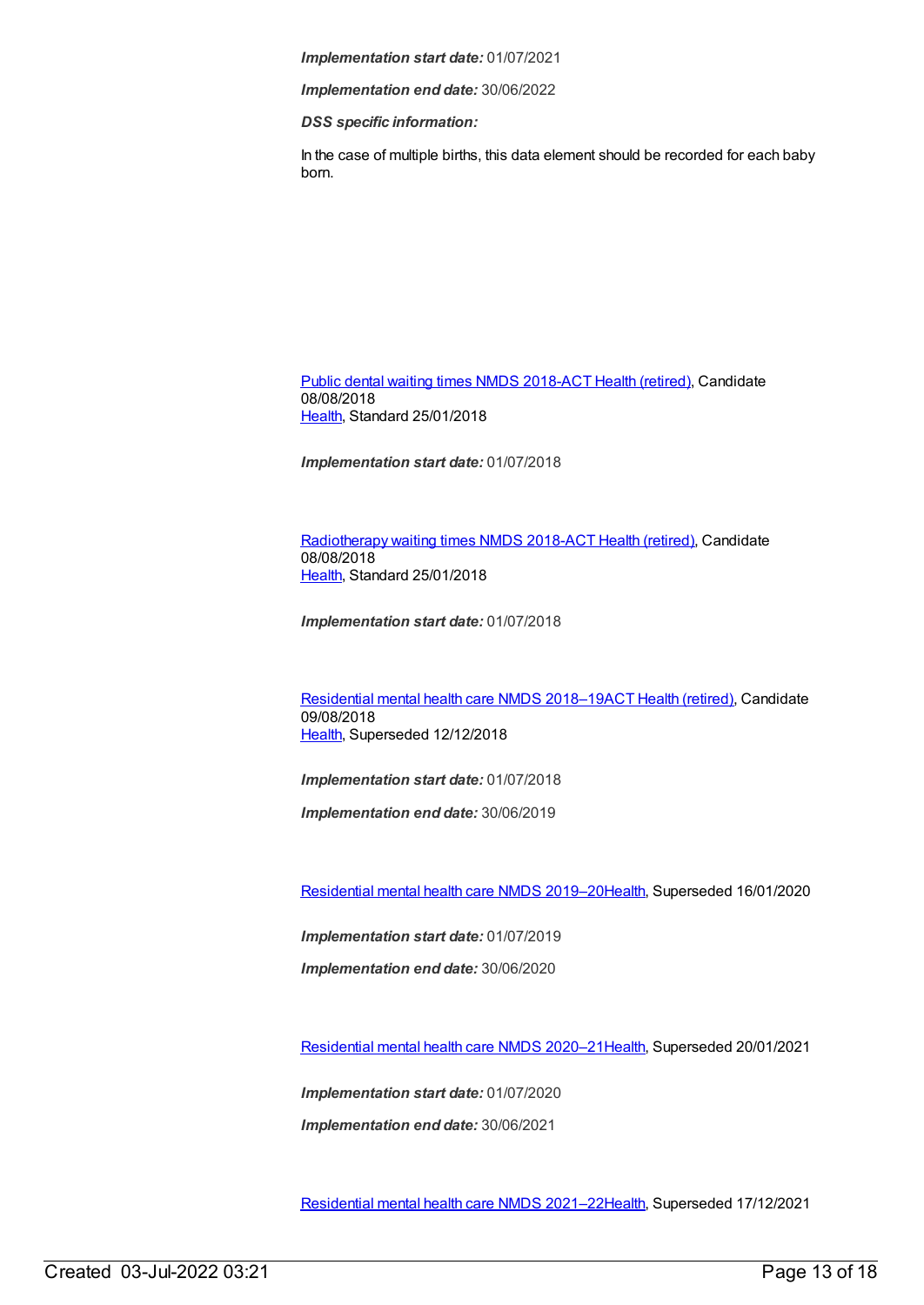*Implementation end date:* 30/06/2022

Sex of prison [entrants](https://meteor.aihw.gov.au/content/696763) cluster[Health,](https://meteor.aihw.gov.au/RegistrationAuthority/12) Qualified 30/05/2018

*DSS specific information:*

In the Prison establishments NBEDS, code 9 refers to 'Not recorded'.

[Statistical](https://meteor.aihw.gov.au/content/686238) linkage key 581 clusterACT Health [\(retired\)](https://meteor.aihw.gov.au/RegistrationAuthority/9), Candidate 09/08/2018 [Health](https://meteor.aihw.gov.au/RegistrationAuthority/12), Superseded 17/12/2021 [Homelessness](https://meteor.aihw.gov.au/RegistrationAuthority/14), Standard 10/08/2018

*Implementation start date:* 01/07/2018

Youth [Justice](https://meteor.aihw.gov.au/content/755693) Client file clusterYouth [Justice](https://meteor.aihw.gov.au/RegistrationAuthority/4), Qualified 29/06/2022

| Implementation in |  |
|-------------------|--|
| Indicators:       |  |

#### **Indicators: Used as Numerator**

Indigenous primary health care: PI19a-Number of regular clients with a selected chronic disease who have had a kidney function test with results within specified levels, [2015-2017Health,](https://meteor.aihw.gov.au/content/686366) Superseded 17/10/2018 [Indigenous](https://meteor.aihw.gov.au/RegistrationAuthority/6), Superseded 17/10/2018

Indigenous primary health care: PI19a-Number of regular clients with a selected chronic disease who have had a kidney function test with results within specified levels, [2018-2019Health,](https://meteor.aihw.gov.au/content/688000) Superseded 16/01/2020 [Indigenous](https://meteor.aihw.gov.au/RegistrationAuthority/6), Superseded 14/07/2021

Indigenous primary health care: [PI19a-Number](https://meteor.aihw.gov.au/content/717342) of regular clients with a selected chronic disease who have had a kidney function test with results within specified levels, June 202[0Health](https://meteor.aihw.gov.au/RegistrationAuthority/12), Retired 13/10/2021 [Indigenous](https://meteor.aihw.gov.au/RegistrationAuthority/6), Superseded 14/07/2021

Indigenous primary health care: [PI19b-Proportion](https://meteor.aihw.gov.au/content/686368) of regular clients with a selected chronic disease who have had a kidney function test with results within specified levels, 2015-201[7Health,](https://meteor.aihw.gov.au/RegistrationAuthority/12) Superseded 17/10/2018 [Indigenous](https://meteor.aihw.gov.au/RegistrationAuthority/6), Superseded 17/10/2018

Indigenous primary health care: [PI19b-Proportion](https://meteor.aihw.gov.au/content/688002) of regular clients with a selected chronic disease who have had a kidney function test with results within specified levels, 2018-201[9Health,](https://meteor.aihw.gov.au/RegistrationAuthority/12) Superseded 16/01/2020 [Indigenous](https://meteor.aihw.gov.au/RegistrationAuthority/6), Superseded 14/07/2021

Indigenous primary health care: [PI19b-Proportion](https://meteor.aihw.gov.au/content/717344) of regular clients with a selected chronic disease who have had a kidney function test with results within specified levels, June 202[0Health](https://meteor.aihw.gov.au/RegistrationAuthority/12), Retired 13/10/2021 [Indigenous](https://meteor.aihw.gov.au/RegistrationAuthority/6), Superseded 14/07/2021

Indigenous primary health care: PI20a-Number of regular clients who have had the necessary risk factors assessed to enable cardiovascular disease (CVD) assessment, [2018-2019Health,](https://meteor.aihw.gov.au/content/688004) Superseded 16/01/2020 [Indigenous](https://meteor.aihw.gov.au/RegistrationAuthority/6), Superseded 14/07/2021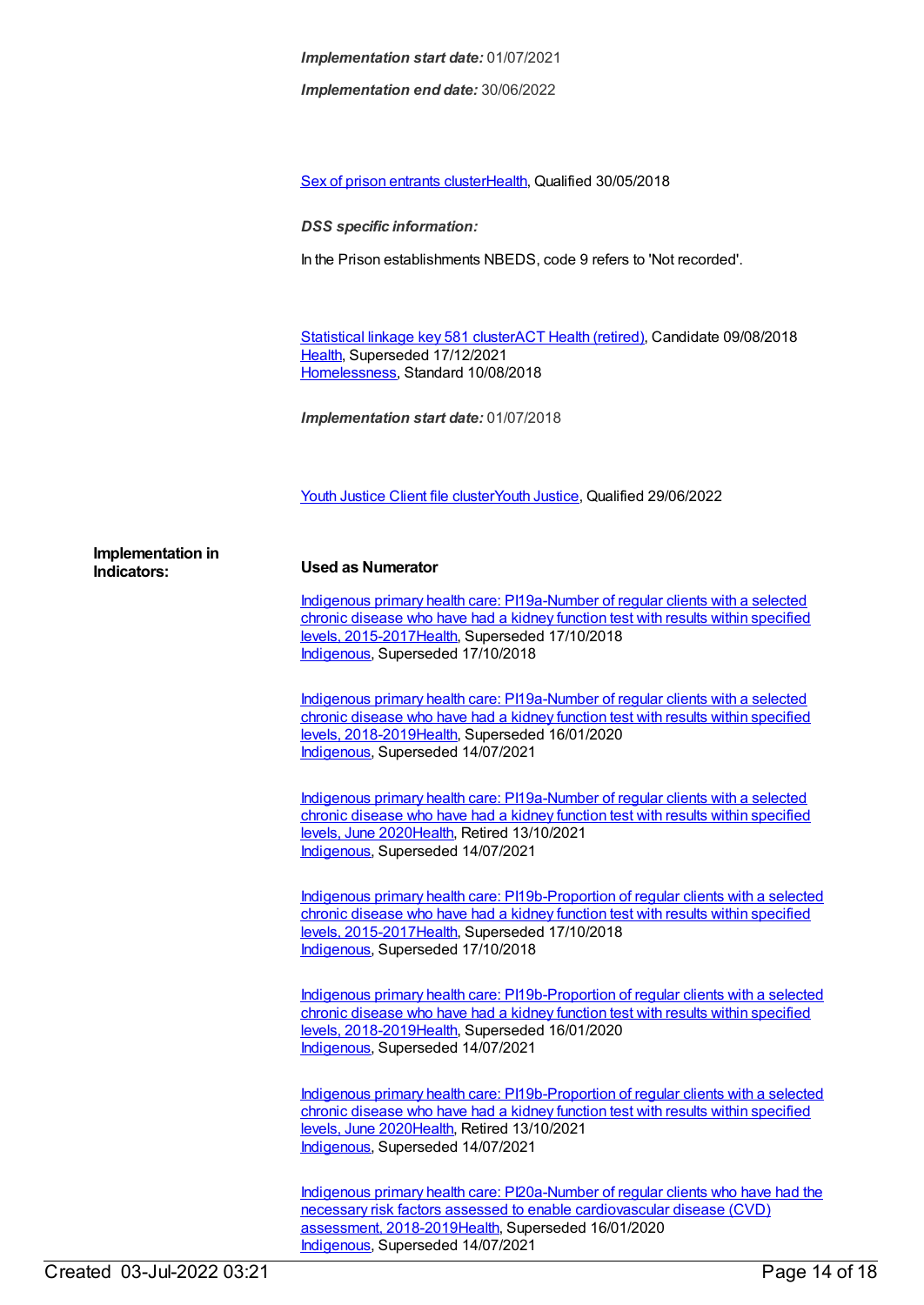Indigenous primary health care: [PI20a-Number](https://meteor.aihw.gov.au/content/717348) of regular clients who have had the necessary risk factors assessed to enable cardiovascular disease (CVD) assessment, June 202[0Health](https://meteor.aihw.gov.au/RegistrationAuthority/12), Retired 13/10/2021 [Indigenous](https://meteor.aihw.gov.au/RegistrationAuthority/6), Superseded 14/07/2021

Indigenous primary health care: PI20a-Number of regular clients who have had the necessary risk factors assessed to enable CVD assessment, [2015-2017](https://meteor.aihw.gov.au/content/686370)[Healt](https://meteor.aihw.gov.au/RegistrationAuthority/12)[h,](https://meteor.aihw.gov.au/content/686370) Superseded 17/10/2018 [Indigenous](https://meteor.aihw.gov.au/RegistrationAuthority/6), Superseded 17/10/2018

Indigenous primary health care: [PI20b-Proportion](https://meteor.aihw.gov.au/content/688007) of regular clients who have had the necessary risk factors assessed to enable cardiovascular disease (CVD) assessment, 2018-2019[Health,](https://meteor.aihw.gov.au/RegistrationAuthority/12) Superseded 16/01/2020 [Indigenous](https://meteor.aihw.gov.au/RegistrationAuthority/6), Superseded 14/07/2021

Indigenous primary health care: [PI20b-Proportion](https://meteor.aihw.gov.au/content/717350) of regular clients who have had the necessary risk factors assessed to enable cardiovascular disease (CVD) assessment, June 202[0Health](https://meteor.aihw.gov.au/RegistrationAuthority/12), Retired 13/10/2021 [Indigenous](https://meteor.aihw.gov.au/RegistrationAuthority/6), Superseded 14/07/2021

Indigenous primary health care: [PI20b-Proportion](https://meteor.aihw.gov.au/content/686372) of regular clients who have had the necessary risk factors assessed to enable CVD assessment, 2015- 201[7Health](https://meteor.aihw.gov.au/RegistrationAuthority/12), Superseded 17/10/2018 [Indigenous](https://meteor.aihw.gov.au/RegistrationAuthority/6), Superseded 17/10/2018

Indigenous primary health care: PI22a-Number of regular clients who have had a cervical screening, [2015-2017Health,](https://meteor.aihw.gov.au/content/686323) Superseded 17/10/2018 [Indigenous](https://meteor.aihw.gov.au/RegistrationAuthority/6), Superseded 17/10/2018

Indigenous primary health care: PI22a-Number of regular clients who have had a cervical screening, [2018-2019Health,](https://meteor.aihw.gov.au/content/688014) Superseded 16/01/2020 [Indigenous](https://meteor.aihw.gov.au/RegistrationAuthority/6), Superseded 14/07/2021

Indigenous primary health care: [PI22a-Number](https://meteor.aihw.gov.au/content/717356) of regular clients who have had a cervical screening, June 202[0Health](https://meteor.aihw.gov.au/RegistrationAuthority/12), Retired 13/10/2021 [Indigenous](https://meteor.aihw.gov.au/RegistrationAuthority/6), Superseded 14/07/2021

Indigenous primary health care: [PI22b-Proportion](https://meteor.aihw.gov.au/content/686306) of regular clients who have had a cervical screening, 2015-2017[Health](https://meteor.aihw.gov.au/RegistrationAuthority/12), Superseded 17/10/2018 [Indigenous](https://meteor.aihw.gov.au/RegistrationAuthority/6), Superseded 17/10/2018

Indigenous primary health care: [PI22b-Proportion](https://meteor.aihw.gov.au/content/688016) of regular clients who have had a cervical screening, 2018-2019[Health](https://meteor.aihw.gov.au/RegistrationAuthority/12), Superseded 16/01/2020 [Indigenous](https://meteor.aihw.gov.au/RegistrationAuthority/6), Superseded 14/07/2021

Indigenous primary health care: [PI22b-Proportion](https://meteor.aihw.gov.au/content/717358) of regular clients who have had a cervical screening, June 2020[Health,](https://meteor.aihw.gov.au/RegistrationAuthority/12) Retired 13/10/2021 [Indigenous](https://meteor.aihw.gov.au/RegistrationAuthority/6), Superseded 14/07/2021

[Indigenous-specific](https://meteor.aihw.gov.au/content/742530) primary health care: Number of Indigenous regular clients with age and sex recorded, December 202[0Indigenous,](https://meteor.aihw.gov.au/RegistrationAuthority/6) Standard 14/07/2021

[Indigenous-specific](https://meteor.aihw.gov.au/content/742533) primary health care: Number of Indigenous regular clients with age not recorded and sex not recorded, December 202[0Indigenous](https://meteor.aihw.gov.au/RegistrationAuthority/6), Standard 14/07/2021

[Indigenous-specific](https://meteor.aihw.gov.au/content/742536) primary health care: Number of Indigenous regular clients with age not recorded and sex recorded, December 202[0Indigenous](https://meteor.aihw.gov.au/RegistrationAuthority/6), Standard 14/07/2021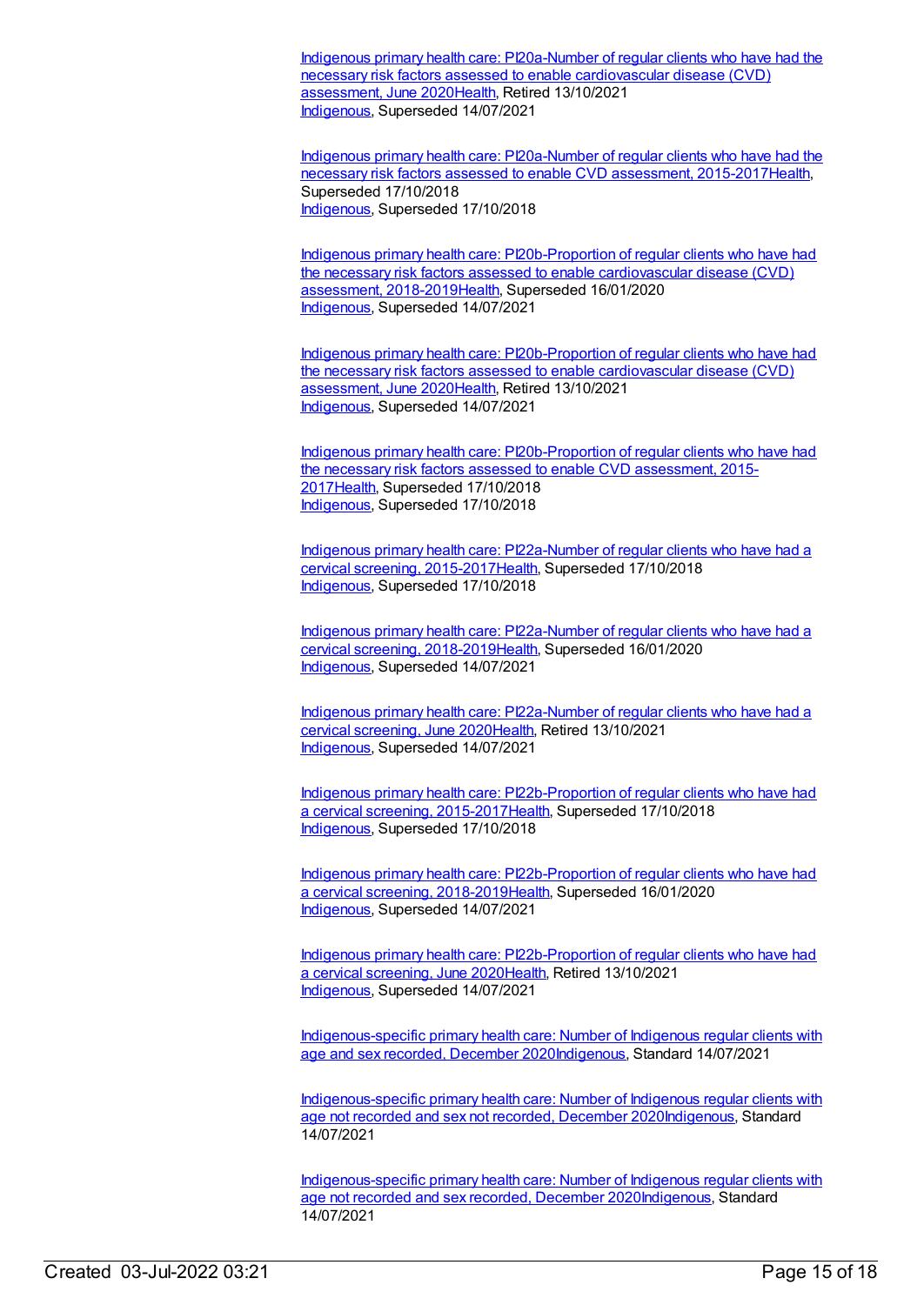[Indigenous-specific](https://meteor.aihw.gov.au/content/742541) primary health care: Number of Indigenous regular clients with age recorded and sex not recorded, December 202[0Indigenous](https://meteor.aihw.gov.au/RegistrationAuthority/6), Standard 14/07/2021

[Indigenous-specific](https://meteor.aihw.gov.au/content/731791) primary health care: PI03a-Number of Indigenous regular clients who have a current completed Indigenous health assessment, December 202[0Indigenous](https://meteor.aihw.gov.au/RegistrationAuthority/6), Standard 14/07/2021

[Indigenous-specific](https://meteor.aihw.gov.au/content/731804) primary health care: PI03b-Proportion of Indigenous regular clients who have a current completed Indigenous health assessment, December 202[0Indigenous](https://meteor.aihw.gov.au/RegistrationAuthority/6), Standard 14/07/2021

[Indigenous-specific](https://meteor.aihw.gov.au/content/739450) primary health care: PI19a-Number of Indigenous regular clients with a selected chronic disease who have a kidney function test result within specified levels, December 202[0Indigenous](https://meteor.aihw.gov.au/RegistrationAuthority/6), Standard 14/07/2021

[Indigenous-specific](https://meteor.aihw.gov.au/content/739454) primary health care: PI19b-Proportion of Indigenous regular clients with a selected chronic disease who have a kidney function test result within specified levels, December 202[0Indigenous](https://meteor.aihw.gov.au/RegistrationAuthority/6), Standard 14/07/2021

[Indigenous-specific](https://meteor.aihw.gov.au/content/739463) primary health care: PI20a-Number of Indigenous regular clients who have the necessary risk factors recorded to assess absolute cardiovascular disease (CVD) risk, December 202[0Indigenous](https://meteor.aihw.gov.au/RegistrationAuthority/6), Standard 14/07/2021

[Indigenous-specific](https://meteor.aihw.gov.au/content/739465) primary health care: PI20b-Proportion of Indigenous regular clients who have the necessary risk factors recorded to assess absolute cardiovascular disease (CVD) risk, December 202[0Indigenous](https://meteor.aihw.gov.au/RegistrationAuthority/6), Standard 14/07/2021

[Indigenous-specific](https://meteor.aihw.gov.au/content/731858) primary health care: PI22a-Number of female Indigenous regular clients who have a cervical screening (HPV) test, December 202[0Indigenous](https://meteor.aihw.gov.au/RegistrationAuthority/6), Standard 14/07/2021

[Indigenous-specific](https://meteor.aihw.gov.au/content/731863) primary health care: PI22b-Proportion of female Indigenous regular clients who have a cervical screening (HPV) test, December 202[0Indigenous](https://meteor.aihw.gov.au/RegistrationAuthority/6), Standard 14/07/2021

National Healthcare Agreement: PI [24–Survival](https://meteor.aihw.gov.au/content/716829) of people diagnosed with notifiable cancers, 202[0Health](https://meteor.aihw.gov.au/RegistrationAuthority/12), Standard 13/03/2020

National Healthcare Agreement: PI [24–Survival](https://meteor.aihw.gov.au/content/725775) of people diagnosed with notifiable cancers, 202[1Health](https://meteor.aihw.gov.au/RegistrationAuthority/12), Standard 16/09/2020

National Healthcare Agreement: PI [24–Survival](https://meteor.aihw.gov.au/content/740830) of people diagnosed with notifiable cancers, 202[2Health](https://meteor.aihw.gov.au/RegistrationAuthority/12), Standard 24/09/2021

#### **Used as Denominator**

Australian Health Performance Framework: PI [3.1.2–Incidence](https://meteor.aihw.gov.au/content/715297) of selected cancers, 2019[Health,](https://meteor.aihw.gov.au/RegistrationAuthority/12) Standard 09/04/2020

Australian Health Performance Framework: PI [3.1.2–Incidence](https://meteor.aihw.gov.au/content/728385) of selected cancers, 2020[Health,](https://meteor.aihw.gov.au/RegistrationAuthority/12) Standard 13/10/2021

Indigenous primary health care: [PI13b-Proportion](https://meteor.aihw.gov.au/content/686477) of regular clients who had their first antenatal care visit within specified periods, 2015-2017 Health, Superseded 17/10/2018 [Indigenous](https://meteor.aihw.gov.au/RegistrationAuthority/6), Superseded 17/10/2018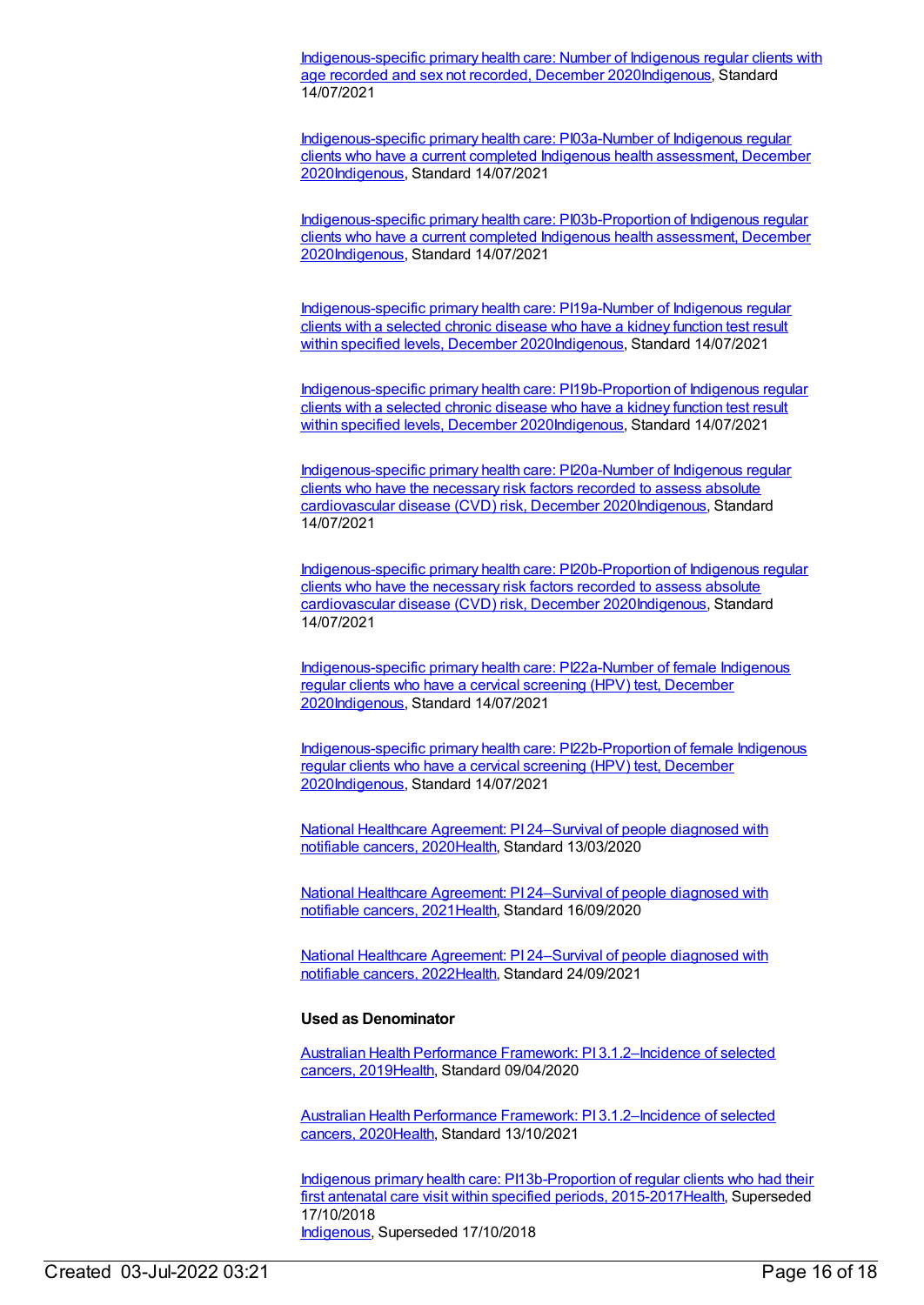Indigenous primary health care: [PI13b-Proportion](https://meteor.aihw.gov.au/content/687976) of regular clients who had their first antenatal care visit within specified periods, 2018-201[9Health](https://meteor.aihw.gov.au/RegistrationAuthority/12), Superseded 16/01/2020

[Indigenous](https://meteor.aihw.gov.au/RegistrationAuthority/6), Superseded 14/07/2021

Indigenous primary health care: [PI13b-Proportion](https://meteor.aihw.gov.au/content/717318) of regular clients who had their first antenatal care visit within specified periods, June 202[0Health](https://meteor.aihw.gov.au/RegistrationAuthority/12), Retired 13/10/2021 [Indigenous](https://meteor.aihw.gov.au/RegistrationAuthority/6), Superseded 14/07/2021

Indigenous primary health care: [PI19b-Proportion](https://meteor.aihw.gov.au/content/686368) of regular clients with a selected chronic disease who have had a kidney function test with results within specified levels, 2015-201[7Health,](https://meteor.aihw.gov.au/RegistrationAuthority/12) Superseded 17/10/2018 [Indigenous](https://meteor.aihw.gov.au/RegistrationAuthority/6), Superseded 17/10/2018

Indigenous primary health care: [PI19b-Proportion](https://meteor.aihw.gov.au/content/688002) of regular clients with a selected chronic disease who have had a kidney function test with results within specified levels, 2018-201[9Health,](https://meteor.aihw.gov.au/RegistrationAuthority/12) Superseded 16/01/2020 [Indigenous](https://meteor.aihw.gov.au/RegistrationAuthority/6), Superseded 14/07/2021

Indigenous primary health care: [PI19b-Proportion](https://meteor.aihw.gov.au/content/717344) of regular clients with a selected chronic disease who have had a kidney function test with results within specified levels, June 202[0Health](https://meteor.aihw.gov.au/RegistrationAuthority/12), Retired 13/10/2021 [Indigenous](https://meteor.aihw.gov.au/RegistrationAuthority/6), Superseded 14/07/2021

Indigenous primary health care: [PI20b-Proportion](https://meteor.aihw.gov.au/content/688007) of regular clients who have had the necessary risk factors assessed to enable cardiovascular disease (CVD) assessment, 2018-2019[Health,](https://meteor.aihw.gov.au/RegistrationAuthority/12) Superseded 16/01/2020 [Indigenous](https://meteor.aihw.gov.au/RegistrationAuthority/6), Superseded 14/07/2021

Indigenous primary health care: [PI20b-Proportion](https://meteor.aihw.gov.au/content/717350) of regular clients who have had the necessary risk factors assessed to enable cardiovascular disease (CVD) assessment, June 202[0Health](https://meteor.aihw.gov.au/RegistrationAuthority/12), Retired 13/10/2021 [Indigenous](https://meteor.aihw.gov.au/RegistrationAuthority/6), Superseded 14/07/2021

Indigenous primary health care: [PI20b-Proportion](https://meteor.aihw.gov.au/content/686372) of regular clients who have had the necessary risk factors assessed to enable CVD assessment, 2015- 201[7Health](https://meteor.aihw.gov.au/RegistrationAuthority/12), Superseded 17/10/2018 [Indigenous](https://meteor.aihw.gov.au/RegistrationAuthority/6), Superseded 17/10/2018

Indigenous primary health care: [PI22b-Proportion](https://meteor.aihw.gov.au/content/686306) of regular clients who have had a cervical screening, 2015-2017[Health](https://meteor.aihw.gov.au/RegistrationAuthority/12), Superseded 17/10/2018 [Indigenous](https://meteor.aihw.gov.au/RegistrationAuthority/6), Superseded 17/10/2018

Indigenous primary health care: [PI22b-Proportion](https://meteor.aihw.gov.au/content/688016) of regular clients who have had a cervical screening, 2018-2019[Health](https://meteor.aihw.gov.au/RegistrationAuthority/12), Superseded 16/01/2020 [Indigenous](https://meteor.aihw.gov.au/RegistrationAuthority/6), Superseded 14/07/2021

Indigenous primary health care: [PI22b-Proportion](https://meteor.aihw.gov.au/content/717358) of regular clients who have had a cervical screening, June 2020[Health,](https://meteor.aihw.gov.au/RegistrationAuthority/12) Retired 13/10/2021 [Indigenous](https://meteor.aihw.gov.au/RegistrationAuthority/6), Superseded 14/07/2021

[Indigenous-specific](https://meteor.aihw.gov.au/content/739391) primary health care: PI13b-Proportion of Indigenous regular clients who have their first antenatal care visit within specified periods, December 202[0Indigenous](https://meteor.aihw.gov.au/RegistrationAuthority/6), Standard 14/07/2021

[Indigenous-specific](https://meteor.aihw.gov.au/content/739454) primary health care: PI19b-Proportion of Indigenous regular clients with a selected chronic disease who have a kidney function test result within specified levels, December 202[0Indigenous](https://meteor.aihw.gov.au/RegistrationAuthority/6), Standard 14/07/2021